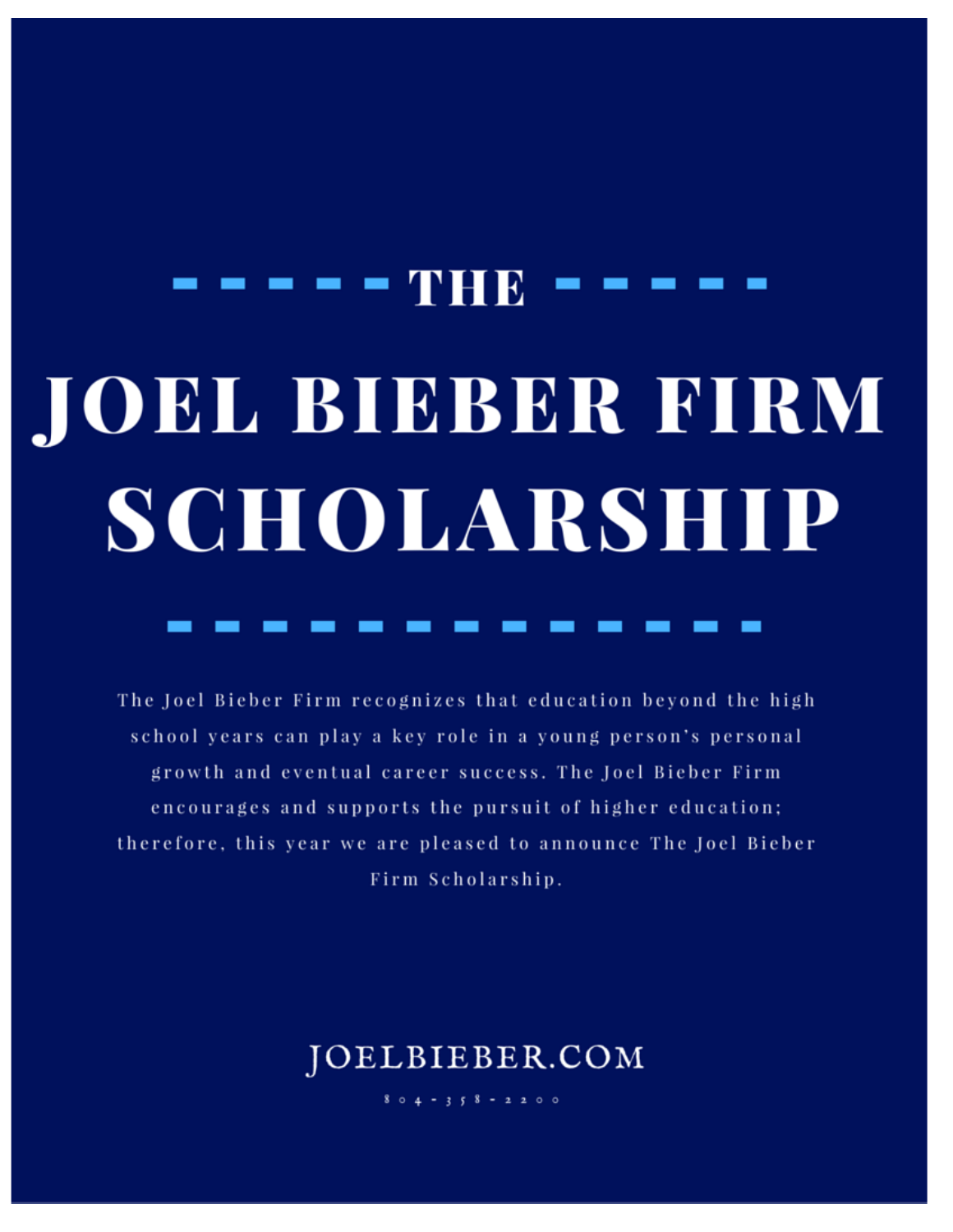#### **Program Overview**

- $\rightarrow$  The Joel Bieber Firm strives to place a high value on the furthering of education in the communities in which the Joel Bieber Firm does business. The Joel Bieber Firm Scholarship will honor high school students and rising college freshmen in the State of Virginia who have shown determination in continuing their education.
- $\rightarrow$  The 3 Scholarship recipients will be eligible to receive a scholarship in the amount of \$2,000 each sent directly to the college or university the recipient plans to attend.
- $\rightarrow$  Winners will be recognized on the Joel Bieber Firm's website (JoelBieber.com) as well as other methods of public advertising. Students and Parents are required to sign a publicity release.

#### **Eligibility**

Applicants must be:

- $\rightarrow$  Current high school (or home-schooled) seniors in the State of Virginia.
- $\rightarrow$  Rising College Freshmen in the State of Virginia (2021 high school graduate who took a gap year due to the Coivd-19 Pandemic)
- $\rightarrow$  U.S. Citizens; U.S. Nationals; U.S. Permanent Residents, Temporary Residents (in a legalization program,)
- $\rightarrow$  Anticipating completion of high school diploma at the time of application
- $\rightarrow$  Planning to pursue a degree at an accredited U.S. post-secondary instituion
- $\rightarrow$  Carrying a minumum 3.00 GPA at the end of their junior year of high school

#### **Applicants may not:**

 $\rightarrow$  Be children or grandchildren of employees, attorneys or owners of The Joel Bieber Firm

#### **What you need to submit**

- → A completed **Joel Bieber Firm Scholarship** application signed by the student and his or her parent or guardian
- $\rightarrow$  One **typed essay**, maximum of 800 words and minimum of 500 words.
- $\rightarrow$  A **letter of recommendation** from a teacher or guidance counselor
- → A signed **publicity release** form
- → A **high school transcript**
- $\rightarrow$  A **picture** that best represents who you are

#### **When is this due?**

All materials must be submitted by **Tuesday June 14th, 2022**.

#### **How do I submit my application?**

Applications can be **mailed** to: The Joel Bieber Firm, c/o Jordan Burris 6806 Paragon Place, Suite 100, Richmond, VA 23230

#### Or

Submitted via email to: Jordan Burris at [jburris@joelbieber.com](mailto:jburris@joelbieber.com) Subject line must be "Your Name - JBF Scholarship Application 2022" Please attached all of the required files to the email.

#### **Any Questions?**

For more information, please contact Jordan Burris by email at [jburris@joelbieber.com](mailto:jburris@joelbieber.com)

#### **When will the winners be announced and how?**

The winners will be announced on our Facebook, Instagram, and website on **Thursday June 30th, 2022**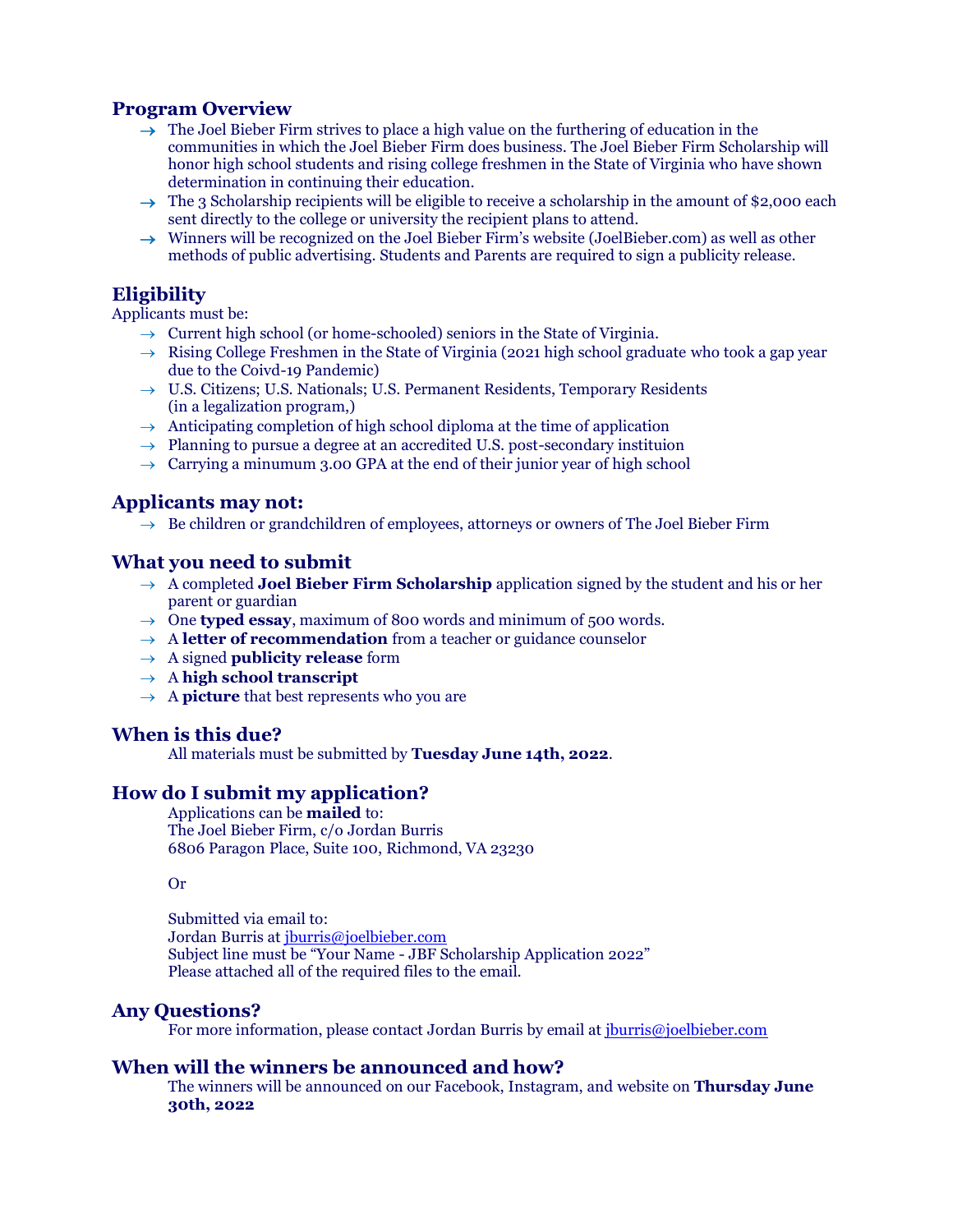## **Application, Part 1- Let's get to know one another**

Please print or type. All questions must be filled out for the application to be considered.

| <b>State</b>               | Zip Code            |
|----------------------------|---------------------|
| <b>Email Address</b>       |                     |
| <b>Birth Date</b>          |                     |
|                            |                     |
| Name of Guidance Counselor |                     |
|                            |                     |
| <b>State</b>               | Zip Code            |
|                            | GPA (Include Scale) |
| Parochial                  |                     |
| N <sub>0</sub>             |                     |
|                            |                     |
|                            |                     |
|                            |                     |
|                            |                     |
|                            |                     |
|                            |                     |
|                            |                     |

Estimated annual college cost (tuition, room and board, etc.)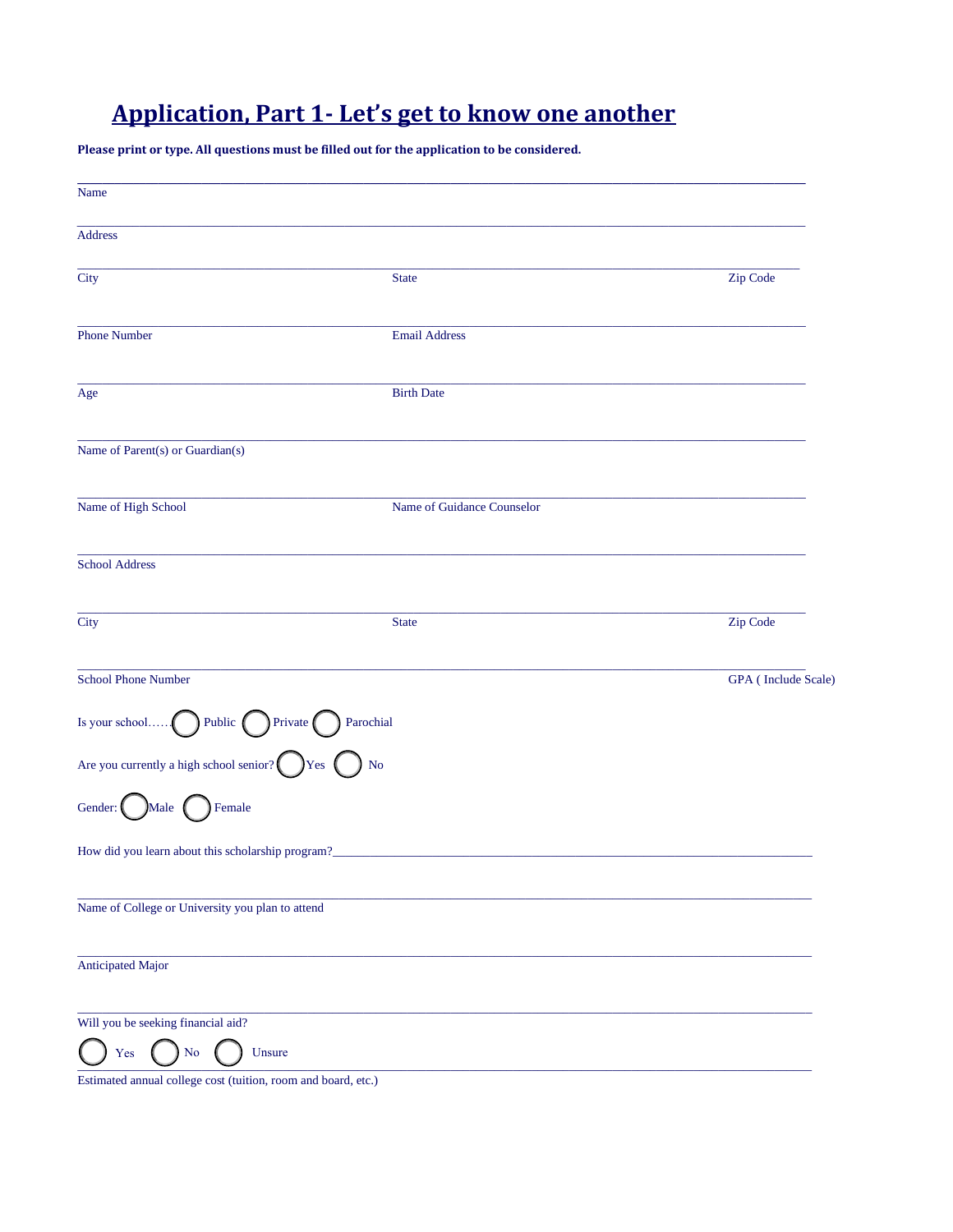## **Application, Part 2- Community Related Activities/ Honors and Awards/ Work Experience**

Please list all school and community activities in which you are involved in. Use a separate piece of paper if necessary.

|                                              | <b>Grade Level</b><br>During<br>Involvement | <b>Hours</b> per<br>Week | <b>Position</b> |
|----------------------------------------------|---------------------------------------------|--------------------------|-----------------|
| <b>Academic Extra-Curricular Activities</b>  |                                             |                          |                 |
|                                              |                                             |                          |                 |
|                                              |                                             |                          |                 |
|                                              |                                             |                          |                 |
|                                              |                                             |                          |                 |
| <b>Community Extra-Curricular Activities</b> |                                             |                          |                 |
|                                              |                                             |                          |                 |
|                                              |                                             |                          |                 |
|                                              |                                             |                          |                 |
|                                              |                                             |                          |                 |
| <b>Honors and Awards</b>                     |                                             |                          |                 |
|                                              |                                             |                          |                 |
|                                              |                                             |                          |                 |
|                                              |                                             |                          |                 |
|                                              |                                             |                          |                 |
| <b>Work Experience</b>                       |                                             |                          |                 |
|                                              |                                             |                          |                 |
|                                              |                                             |                          |                 |
|                                              |                                             |                          |                 |
|                                              |                                             |                          |                 |

Please list any additional information that you would like us to know.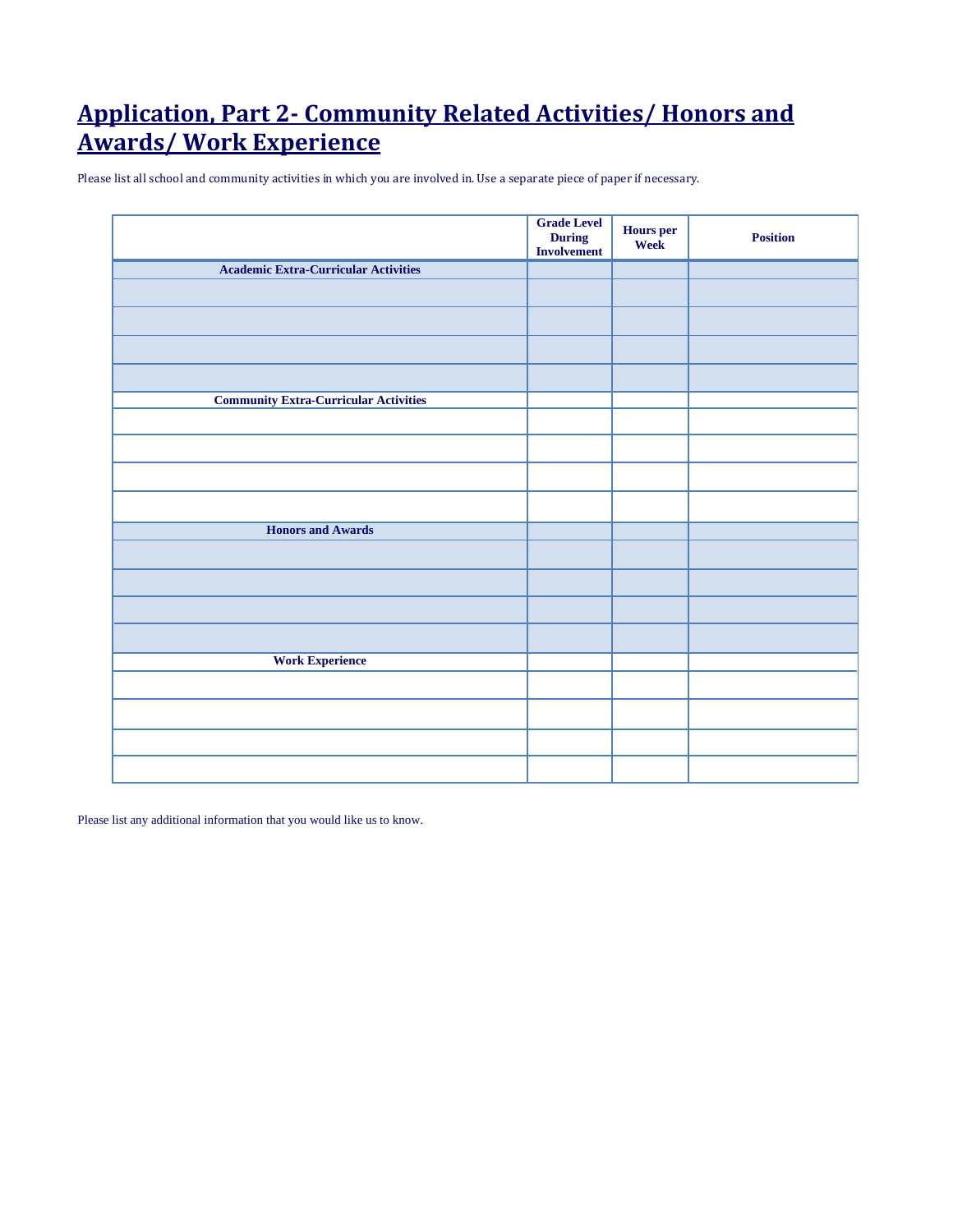## **Application, Part 3- Short Essays**

Please select one of the three esay prompts and type a short response that does not exceed 800 words, but also no less than 500 words. (Credit will be given based on the thoughtfulness/originality of the response; not the "right" answer, the most "moral" answer, or one that does the "greatest" good)

- 1. It has been said that something as small as the flutter of a butterfly's wing can cause a typhoon halfway around the world. History is filled with such linchpins – small events or decisions that have huge effects on the future. Make your own change somewhere in history and explain the effects on the world.
- 2. Life is filled with lessons, some we choose to receive and some by happenstance. Tell us the best advice you have ever received, who gave it to you, and why it has stayed with you until this day? Did this advice help you reach your goals? Did it lead you in a different direction? Did you follow this advice?
- 3. If you were given the ability to add an amendment to the Constitution, what would you add? How do you think this would affect our current society? Do you think any significant historical events could have been prevented if your amendment was added when the Constitution was initially created?

## **Application, Part 4- Signatures**

I certify that all the information provided is correct and to the best of my knowledge.

 $\_$  , and the state of the state of the state of the state of the state of the state of the state of the state of the state of the state of the state of the state of the state of the state of the state of the state of the Student's Signature Date Date Parent/ Guardian Signature Date Date (if under the age of 18)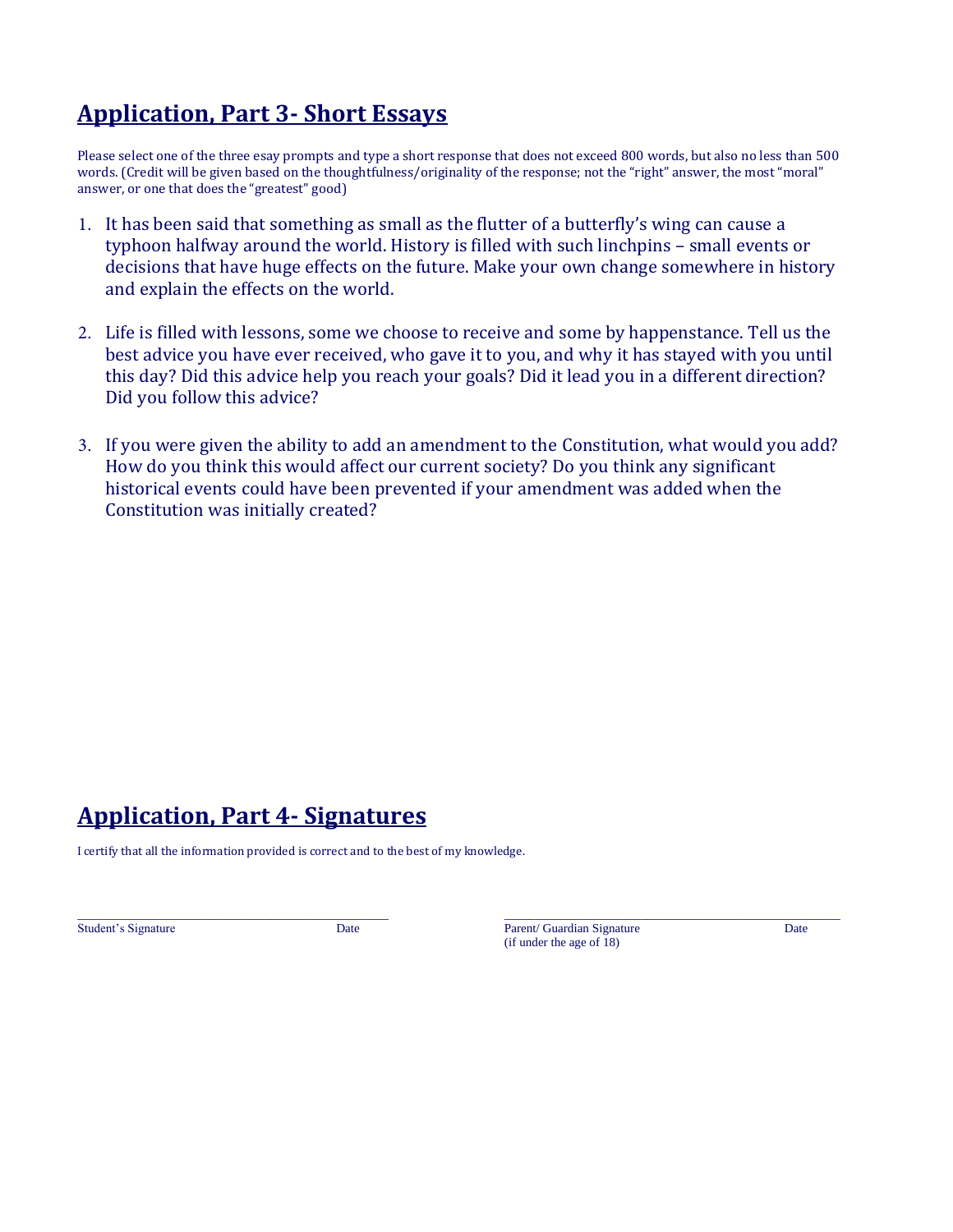## **Application, Part 5- Publicity Release**

Student and parent approval for publicity on behalf of the Joel Bieber Firm Scholarship Program is required.

The undersigned hereby grants The Joel Bieber Firm the right and privilege to use, record, dub, reproduce, perform, represent, exhibit, televise, transmit and simulate the undersigned's name, likeness, photograph and voice throughout the world in any manner and form and by methods and process and through any media now or hereafter known devised.

#### **Student Approval**

I hereby waive all rights to compensation in return for publicity and exposure afforded me during and after the participation in the Joel Bieber Firm Scholarship Program.

| Name (Print Please)                |              | Signature                                                                                                                           |  |
|------------------------------------|--------------|-------------------------------------------------------------------------------------------------------------------------------------|--|
| <b>Student Address</b>             |              |                                                                                                                                     |  |
| <b>City</b>                        | <b>State</b> | Zip Code                                                                                                                            |  |
| <b>Parent or Guardian Approval</b> |              |                                                                                                                                     |  |
|                                    |              | I am (We are) the parent(s) or guardians(s) of the student named above and have the right to execute this document in his/her name. |  |
| Name (Print Please)                |              | Signature                                                                                                                           |  |
| Parent/ Guardian Address           |              |                                                                                                                                     |  |
| <b>City</b>                        | <b>State</b> | Zip Code                                                                                                                            |  |